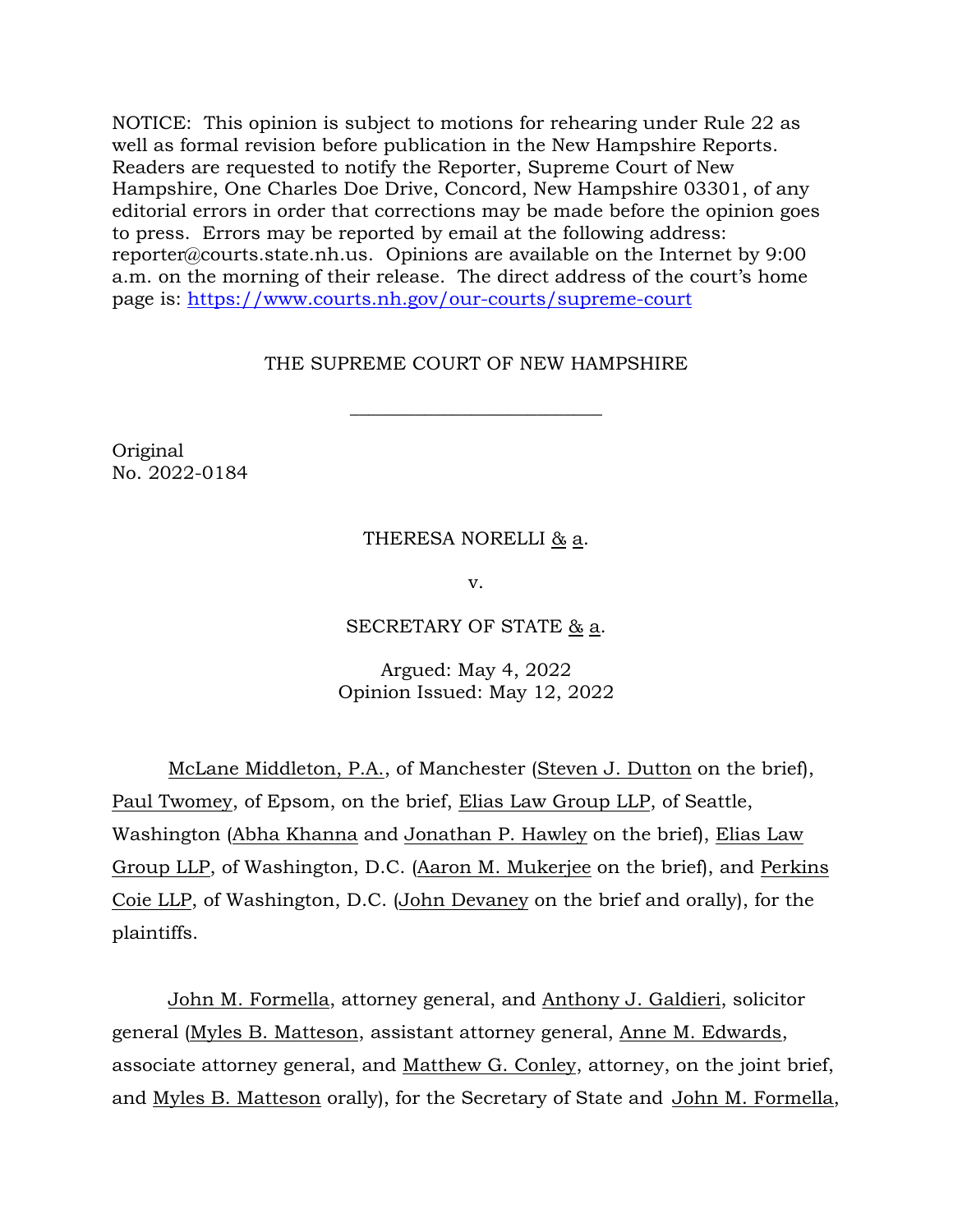attorney general, and Anthony J. Galdieri, solicitor general (Samuel R.V. Garland, senior assistant attorney general, on the joint brief and orally), for the State of New Hampshire.

Lehmann Major List, PLLC, of Concord (Sean R. List on the joint brief and orally), for the Speaker of the New Hampshire House of Representatives and (Richard J. Lehmann on the joint brief and orally), for the President of the New Hampshire Senate.

Shaheen & Gordon, P.A., of Concord (James J. Armillay, Jr., S. Amy Spencer, and Olivia Bensinger on the memorandum of law), for the New Hampshire Senate Minority Leader and the New Hampshire House of Representatives Minority Leader, as amici curiae.

American Civil Liberties Union of New Hampshire Foundation, of Concord (Gilles R. Bissonnette and Henry R. Klementowicz on the brief, and Henry R. Klementowicz orally), as amicus curiae.

PER CURIAM. This case raises two preliminary questions. First, whether the current statute establishing a district plan for New Hampshire's two congressional districts, see RSA 662:1 (2016), violates Article I, Section 2 of the United States Constitution. Second, if so, whether this court must establish a new district plan if the legislature fails to do so "according to federal constitutional requisites in a timely fashion after having had an adequate opportunity to do so." Reynolds v. Sims, 377 U.S. 533, 586 (1964). We answer the first question in the affirmative. In answering the second question, we determine that, upon a demonstrated legislative impasse, this court must establish a new district plan and, in doing so, we will apply the "least change" approach.

# I. Procedural Background

The plaintiffs, Theresa Norelli, Christine Fajardo, Matt Gerding, and Palana Hunt-Hawkins, filed a complaint against the Secretary of State in superior court challenging the constitutionality of New Hampshire's current congressional districts, see RSA 662:1. The plaintiffs contend that these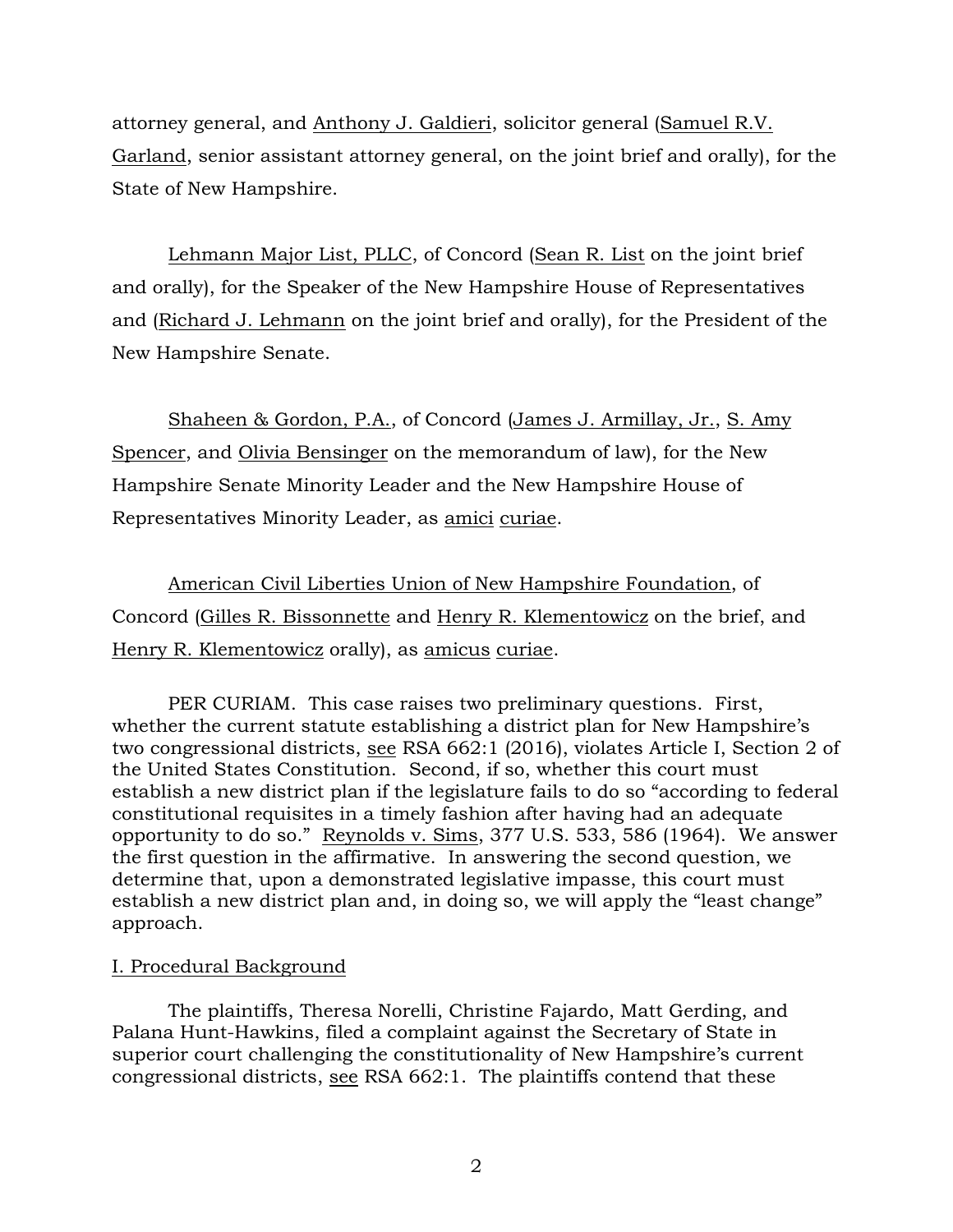districts have been rendered unconstitutionally malapportioned due to population shifts reported by the United States Census Bureau's 2020 census.

The complaint alleges that, in January 2022, the New Hampshire House of Representatives passed House Bill 52, which would codify a new congressional district plan. According to the plaintiffs, the Governor has stated that he will veto the bill, and "there is no indication the General Court is interested in compromising with the Governor on this issue." Therefore, they contend, "there is now little reason to believe that the members of the General Court will enact a map that [the Governor] finds acceptable."

The complaint states that, in 2020, the Census Bureau conducted the decennial census required by Article I, Section 2 of the Federal Constitution and, in August 2021, delivered to New Hampshire its redistricting data file containing the census results. According to the complaint, New Hampshire's resident population is 1,377,529 — an increase over the results of the 2010 census reporting that New Hampshire had a population of 1,316,470. Relying on data contained in the 2010 and 2020 Census Bureau data files, the plaintiffs allege that "population shifts since 2010 have rendered New Hampshire's First Congressional District significantly overpopulated and the Second Congressional District significantly underpopulated." Thus, the plaintiffs assert, "the existing configuration of New Hampshire's congressional districts is unconstitutionally malapportioned," and, if used in future elections, the plaintiffs' "votes will be unconstitutionally diluted because the First Congressional District, where [they] live, has a population that is significantly larger than the Second Congressional District." The plaintiffs seek a declaration that the existing congressional districting statute is unconstitutional and request that the court establish a new district plan.

On April 11, 2022, this court invoked its supervisory jurisdiction, ordered the clerk of the superior court to transfer the record of the proceedings, and assumed jurisdiction over the case to the exclusion of the superior court. We took such actions "because the case is one in which 'the parties desire, and the public need requires, a speedy determination of the important issues in controversy.'" (Quoting Monier v. Gallen, 122 N.H. 474, 476 (1982) (brackets omitted)). In doing so, we noted that "[o]ur invocation of jurisdiction over this case in no way precludes the legislature from enacting a redistricting plan," and that we "will terminate this proceeding" if a congressional redistricting plan "is validly enacted at any time prior to the close of this case."

Because the filing period for declarations of congressional candidacy runs from June 1 through June 10, 2022, see RSA 655:14 (2016) absent any extension of that filing period by the Secretary of State, see RSA 655:14-c (2016) — and because the primary election will take place on September 13, 2022, see RSA 653:8 (2016); RSA 652:5 (2016), we determined that the court "must take certain preliminary steps in this case now so that, in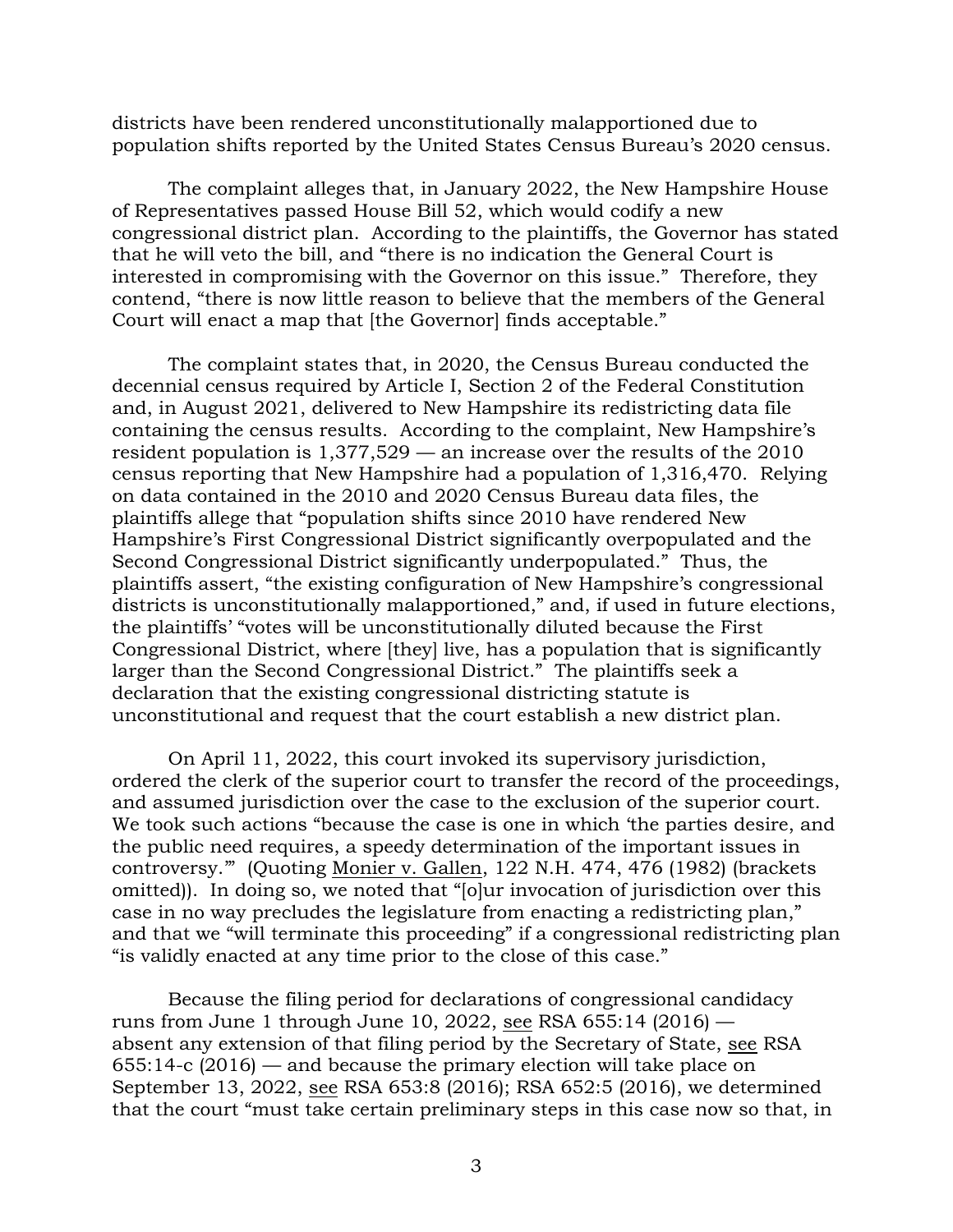the event that the legislative process fails to produce a fully enacted congressional redistricting plan, we will be prepared to resolve the case in a thorough and efficient manner." Accordingly, we ordered that, no later than April 25, 2022, interested parties and any person seeking to participate as an intervenor or amicus curiae file briefs addressing preliminary issues, including the constitutionality of the existing congressional districts and whether the "least change" approach is the correct approach for the court to apply to any court-ordered congressional redistricting plan.

On April 21, 2022, we joined the State of New Hampshire as a defendant and ordered it to inform this court as to whether it disputes the numerical entries in the table contained in the plaintiffs' complaint and reproduced below. The plaintiffs' complaint alleges that the information contained in the table is "generated from the P.L. 94-171 data files provided by the Census Bureau in 2010 and 2020."

| <b>District</b> | 2010<br>Population | 2020<br>Population | <b>Shift from</b><br>$2010$ to<br>2020 | <b>Deviation from</b><br>Ideal 2020<br>Population | Percent<br><b>Deviation</b> |
|-----------------|--------------------|--------------------|----------------------------------------|---------------------------------------------------|-----------------------------|
|                 | 658,233            | 697,737            | $+39,504$                              | $+8,972$                                          | 1.3%                        |
|                 | 658,237            | 679,792            | $+21,555$                              | $-8,973$                                          | $-1.3%$                     |

The State notified the court that it does not dispute any of the numerical entries contained in the table.

On May 4, 2022, we heard oral argument on the preliminary issues. After consideration of the written submissions and oral arguments, we rule as follows.

# II. Analysis

# A. Subject Matter Jurisdiction

We begin our analysis by addressing challenges to our subject matter jurisdiction. The Speaker of the New Hampshire House of Representatives and the President of the New Hampshire Senate (the intervenors) first argue that this court lacks authority to act because "redistricting is an inherently political function that is incompatible with the independent and neutral role of the judiciary." (Capitalizations and bolding omitted.) We disagree. A claim that a population disparity between congressional districts unconstitutionally dilutes a plaintiff's vote is justiciable. See Wesberry v. Sanders, 376 U.S. 1, 5-7 (1964).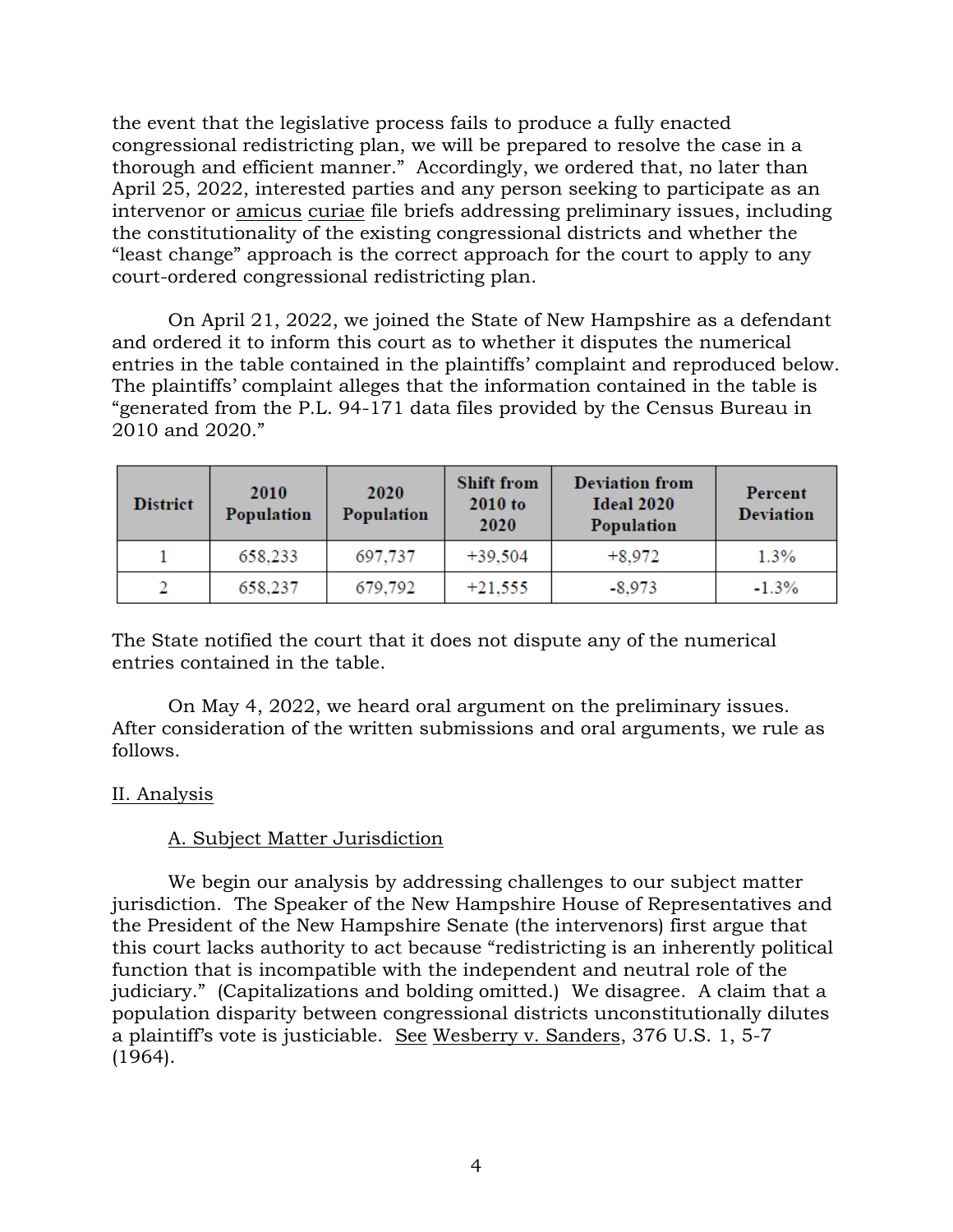The intervenors, together with the State, further argue that this court is precluded by the "times, places, and manner" provision of the Federal Constitution from any role in the congressional redistricting process. See U.S. CONST. art. I, § 4 ("The Times, Places and Manner of holding Elections for Senators and Representatives, shall be prescribed in each State by the Legislature thereof; but the Congress may at any time by Law make or alter such Regulations, except as to the Places of chusing Senators."). Under their view, that provision of the Federal Constitution vests authority over the congressional redistricting process exclusively in the state legislature, with federal courts having exclusive jurisdiction over any lawsuit involving the constitutionality of the state legislature's congressional districting plan. The intervenors and the State claim to find support for that proposition in Justice Alito's dissent in Moore v. Harper, 142 S. Ct. 1089 (2022) (Alito, J., dissenting from Court's denial of application for stay). In that case, Justice Alito, joined by Justices Thomas and Gorsuch, urged the Court to grant certiorari to determine "the extent of a state court's authority to reject rules adopted by a state legislature for use in conducting federal elections," id. at 1089 (emphasis added), and maintained that "there must be some limit on the authority of state courts to countermand actions taken by state legislatures when they are prescribing rules for the conduct of federal elections," id. at 1091.

We are not persuaded by the State and the intervenors' jurisdictional argument. Their argument is contrary to the Supreme Court's unanimous opinion in Growe v. Emison, 507 U.S. 25 (1993), which is controlling authority in support of state court jurisdiction in congressional redistricting cases. We are obligated to follow the controlling authority established in Growe. See Agostini v. Felton, 521 U.S. 203, 237 (1997) ("We reaffirm that if a precedent of this Court has direct application in a case, yet appears to rest on reasons rejected in some other line of decisions, [lower courts] should follow the case which directly controls, leaving to this Court the prerogative of overruling its own decisions." (quotation and brackets omitted)).

The Growe Court unanimously held that "state courts have a significant role in [congressional] redistricting." Growe, 507 U.S. at 33, 34. In Growe, a group of plaintiffs sued in state court in Minnesota in January 1991, claiming, in part, that the 1990 federal census results rendered the then-existing congressional districts unconstitutionally malapportioned. Id. at 27. In February, the Minnesota Supreme Court appointed a special redistricting panel to preside over the case. Id. at 27-28. In March, different plaintiffs sued in federal district court, raising a similar challenge to the congressional districts. Id. at 28. By January 1992, the Minnesota legislature had not enacted a lawfully valid congressional redistricting plan and the Minnesota Supreme Court initiated a process to develop its own redistricting plan. Id. at 29-30. In February, two days after the state court held hearings on the redistricting plans submitted by the parties, the federal district court issued an order adopting its own congressional redistricting plan and permanently enjoining any state judicial or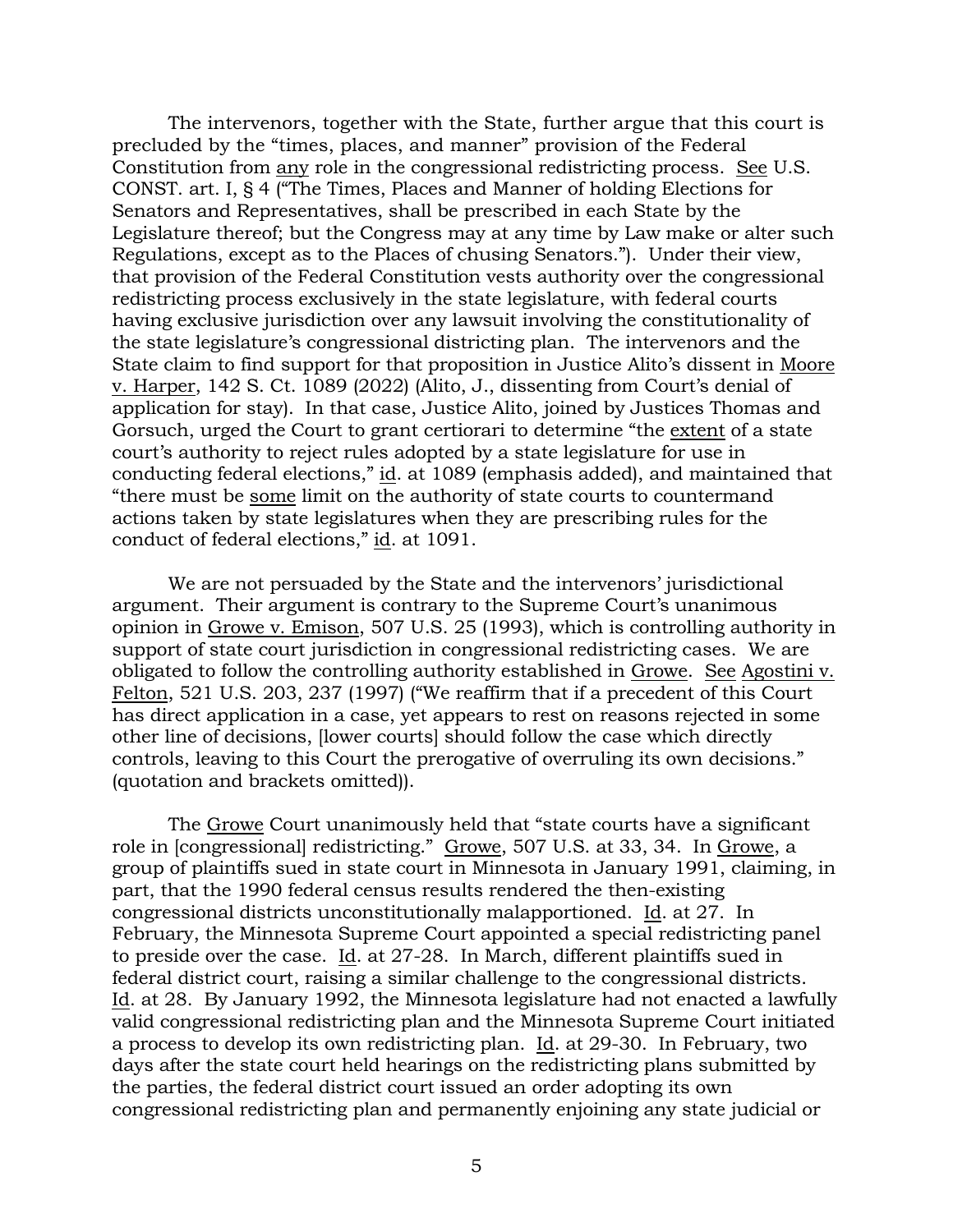legislative interference with that plan. Id. at 30-31. In early March, the state court "indicated that it was fully prepared to release a congressional plan but that the federal injunction prevented it from doing so." Id. at 31 (quotation omitted).

On appeal, the United States Supreme Court ruled that, because the state court was "fully prepared" to adopt a congressional plan in time for the primary elections, the federal district court "erred in not deferring to the state court's timely consideration of congressional reapportionment." Id. at 37. The Court explained that "[t]he power of the judiciary of a State to require valid reapportionment or to formulate a valid redistricting plan has not only been recognized by this Court but appropriate action by the States in such cases has been specifically encouraged." Id. at 33 (quotation omitted).

The intervenors attempt to counter the force of Growe by arguing that the state court's jurisdiction over the congressional redistricting case there was simply assumed, not decided. We are unpersuaded by that argument because we cannot conclude that the unanimous Supreme Court in Growe overlooked a basic jurisdictional tenet. See Arbaugh v. Y & H Corp., 546  $\overline{U.S.}$  500, 514 (2006) ("[C]ourts, including this Court, have an independent obligation to determine whether subject-matter jurisdiction exists, even in the absence of a challenge from any party."). The intervenors' argument also fails to account for the Supreme Court's post-Growe decision in Branch v. Smith, 538 U.S. 254 (2003), which endorsed the role of state courts in congressional redistricting pursuant to a still-effective federal statute — enacted under Congress's Article I, Section 4 power — providing for the "'establish[ment] by law [of] a number of districts equal to the number of Representatives to which such State is so entitled.'" Branch, 538 U.S. at 267 (quoting 2 U.S.C. § 2c). The Branch Court explained that while the federal statutory language "assuredly envisions legislative action, it also embraces action by state and federal courts when the prescribed legislative action has not been forthcoming." Id. at 272 (concluding that, "[i]n sum, [the statutory language] is as readily enforced by courts as it is by state legislatures, and is just as binding on courts—federal or state—as it is on legislatures").

Our interpretation of Growe is consistent with numerous state court decisions addressing congressional redistricting. See, e.g., Hippert v. Ritchie, 813 N.W.2d 391, 395 (Minn. 2012); Perrin v. Kitzhaber, 83 P.3d 368, 370 n.2 (Or. Ct. App. 2004); Alexander v. Taylor, 51 P.3d 1204, 1207-10 (Okla. 2002); Brown v. Butterworth, 831 So. 2d 683, 688-89 (Fla. Dist. Ct. App. 2002); Perry v. Del Rio, 67 S.W.3d 85, 88 (Tex. 2001). Within the past year, at least five state supreme courts have decided congressional redistricting cases after legislative efforts were unsuccessful. See Johnson v. Wisconsin Elections Comm'n, 971 N.W.2d 402 (Wis.), stay denied sub nom. Grothman v. Wisconsin Elections Comm'n, 142 S. Ct. 1410 (2022) (order in no. 21A490 denying application for stay as to congressional redistricting), rev'd in part on other grounds sub nom. Wisconsin Legislature v. Wisconsin Elections Comm'n, 142 S. Ct. 1245 (2022)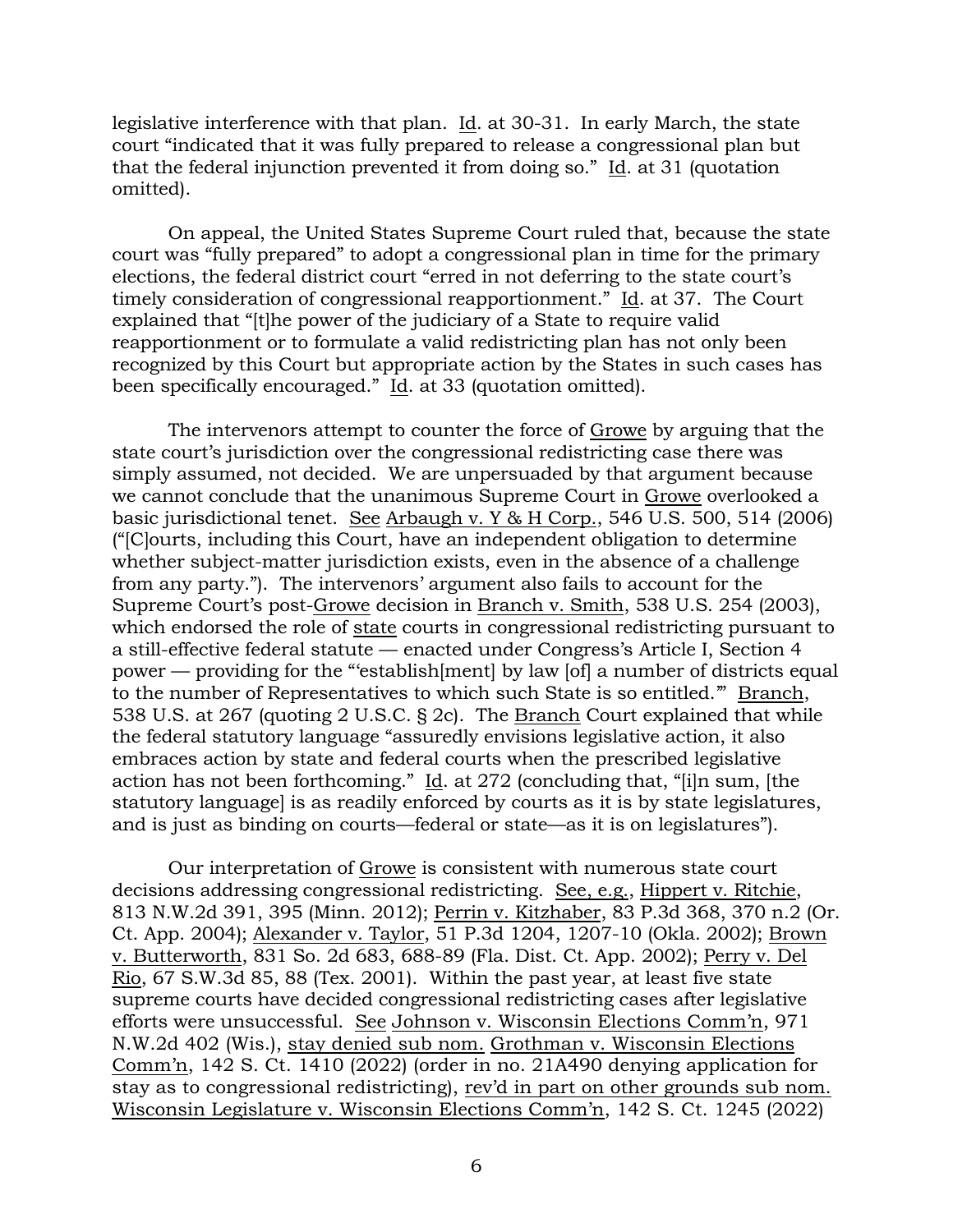(per curiam) (reversing as to redistricting of state legislature only); Carter v. Chapman, 270 A.3d 444 (Pa. 2022); Wattson v. Simon, 970 N.W.2d 56 (Minn. 2022); In re Reapportionment Comm'n, 268 A.3d 1185 (Conn. 2022) (per curiam); In re Decennial Redistricting, (Va. decided Dec. 28, 2021, available at [https://www.vacourts.gov/courts/scv/districting/redistricting\\_final.pdf](https://www.vacourts.gov/courts/scv/districting/redistricting_final.pdf) (last visited May 11, 2022).

We hold that this court has jurisdiction to rule on the constitutionality of RSA 662:1, and to formulate a remedy if the current congressional districting statute is unconstitutional and no redistricting plan is timely enacted by the legislature. Our involvement is not foreclosed by Article I, Section 4 of the Federal Constitution. See Branch, 538 U.S. at 266-67, 272. Indeed, "Federal law is enforceable in state courts . . . because the Constitution and laws passed pursuant to it are as much laws in the States as laws passed by the state legislature." Howlett v. Rose, 496 U.S. 356, 367 (1990). "The Supremacy Clause makes those laws 'the supreme Law of the Land,' and charges state courts with a coordinate responsibility to enforce that law  $\dots$ ." Id. The Supreme Court has determined that the state legislature's "power to regulate the time, place, and manner of elections does not justify, without more, the abridgment of fundamental rights, such as the right to vote." Tashjian v. Republican Party of Connecticut, 479 U.S. 208, 217 (1986). As the Court reasoned in Wesberry, "nothing in the language of Art. I, § 4 gives support to a construction that would immunize state congressional apportionment laws which debase a citizen's right to vote from the power of courts to protect the constitutional rights of individuals from legislative destruction." Wesberry, 376 U.S. at 6-7.

# B. Constitutionality of RSA 662:1

The plaintiffs' complaint relies upon both the State Constitution and the United States Constitution in challenging the congressional districts as established in RSA 662:1. The State and the intervenors contend that congressional districting is a matter governed exclusively by the United States Constitution. In this case, we will analyze and decide the preliminary questions under the Federal Constitution. Cf. State v. Ball, 124 N.H. 226, 231-33 (1983) (when it is undisputed that the protections of the New Hampshire Constitution are implicated in a particular case, "we will first examine the New Hampshire Constitution and only then, if we find no protected rights thereunder, will we examine the Federal Constitution to determine whether it provides greater protection"). We acknowledge that Ball generally counsels in favor of a different approach to decision-making, but the following reasons persuade us to depart from that approach here.

First, as the citations in the dissenting position articulated in Moore, 142 S. Ct. at 1089-90, indicate, there is some debate as to "whether the Elections or Electors Clauses of the United States Constitution, Art. I, § 4, cl. 1; Art. II, § 1, cl. 2, are violated when a state court holds that a state constitutional provision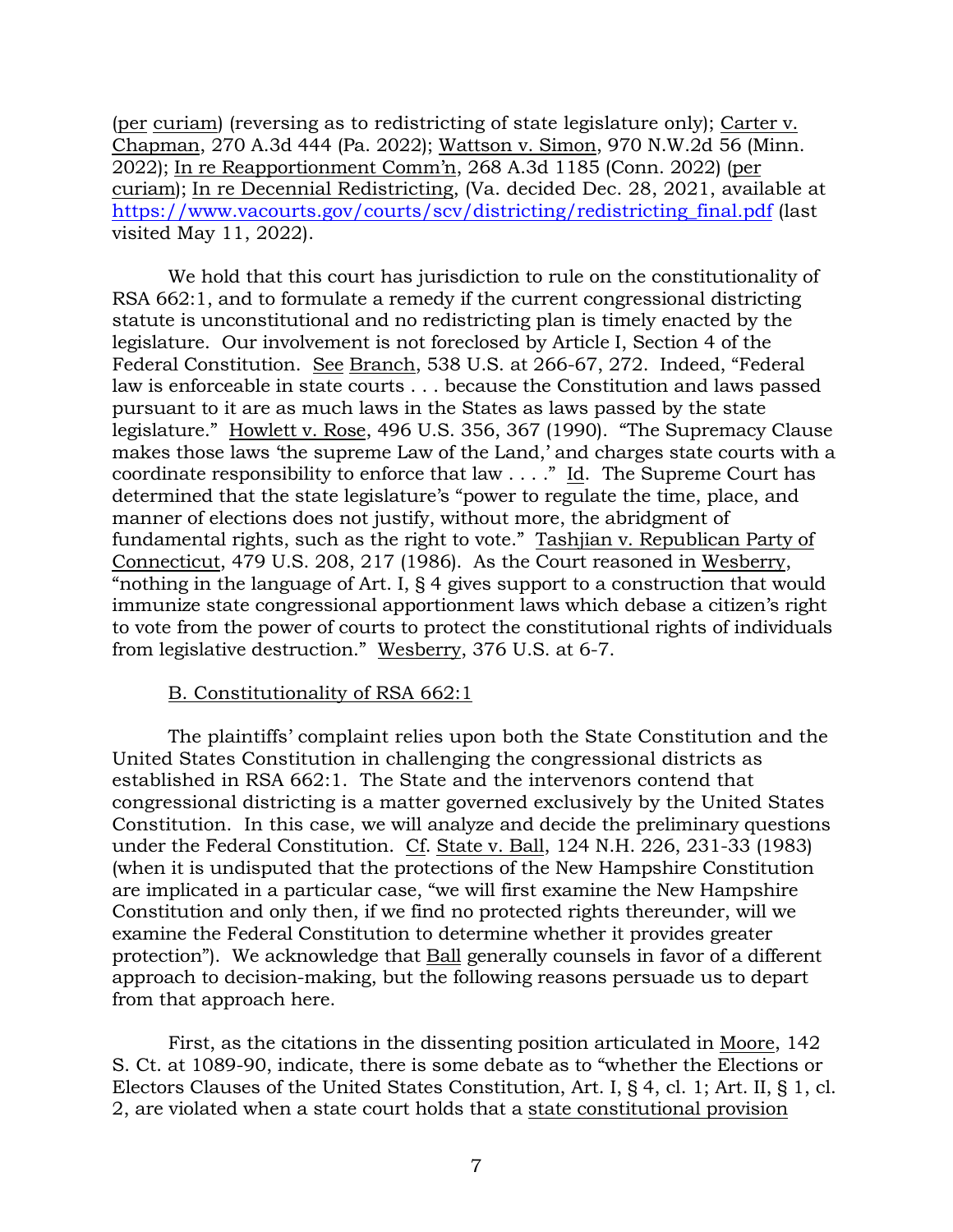overrides a state statute governing the manner in which a federal election is to be conducted." Republican Party of Pennsylvania v. Degraffenreid, 141 S. Ct. 732, 738 (2021) (Alito, J., dissenting from denial of certiorari) (emphasis added). "In keeping with our long-standing policy not to decide questions of a constitutional nature unless absolutely necessary to a decision of the case," State v. Berrocales, 141 N.H. 262, 264 (1996) (quotation omitted), we do not engage in a State constitutional analysis here because it would otherwise involve us in a threshold determination of federal constitutional law. Second, an independent analysis under the State Constitution is unnecessary because the United States Constitution provides the protections sought by the plaintiffs. See State v. Bertrand, 133 N.H. 843, 850 (1991); see also State v. Kellenbeck, 124 N.H. 760, 766-67 (1984) (Souter, J., concurring).

Having determined that we will decide this case solely under the Federal Constitution, we now set forth the relevant legal principles bearing on the constitutionality of RSA 662:1. Article I, Section 2 of the Federal Constitution provides that the United States House of Representatives "shall be composed of Members chosen every second Year by the People of the several States," and that such Representatives "shall be apportioned among the several States . . . according to their respective Numbers." U.S. CONST. art. I, § 2. The United States Supreme Court interprets that provision to mean that, "as nearly as is practicable, one [person's] vote in a congressional election is to be worth as much as another's." Wesberry, 376 U.S. at 7-8, 17-18. Article I, Section 2 establishes a "high standard of justice and common sense" for the apportionment of congressional districts: "equal representation for equal numbers of people." Id. at 18.

To comply with that high standard, "States must draw congressional districts with populations as close to perfect equality as possible." Evenwel v. Abbott, 578 U.S. 54, 59 (2016); see Karcher v. Daggett, 462 U.S. 725, 732 (1983) (explaining that "absolute population equality [is] the paramount objective"). "The 'as nearly as practicable' standard requires that the State make a good-faith effort to achieve precise mathematical equality." Karcher, 462 U.S. at 730 (quotation and brackets omitted). "Unless population variances among congressional districts are shown to have resulted despite such effort, the State must justify each variance, no matter how small." Id. (quotation omitted). Article I, Section 2, therefore, "permits only the limited population variances which are unavoidable despite a good-faith effort to achieve absolute equality, or for which justification is shown." Id. (quotation omitted). "Adopting any standard other than population equality, using the best census data available, would subtly erode the Constitution's ideal of equal representation." Id. at 731 (citation omitted).

The Supreme Court employs a two-prong test to determine whether a state's congressional districting plan meets the "as nearly as practicable" standard. See id. at 730-31. First, the parties challenging the plan bear the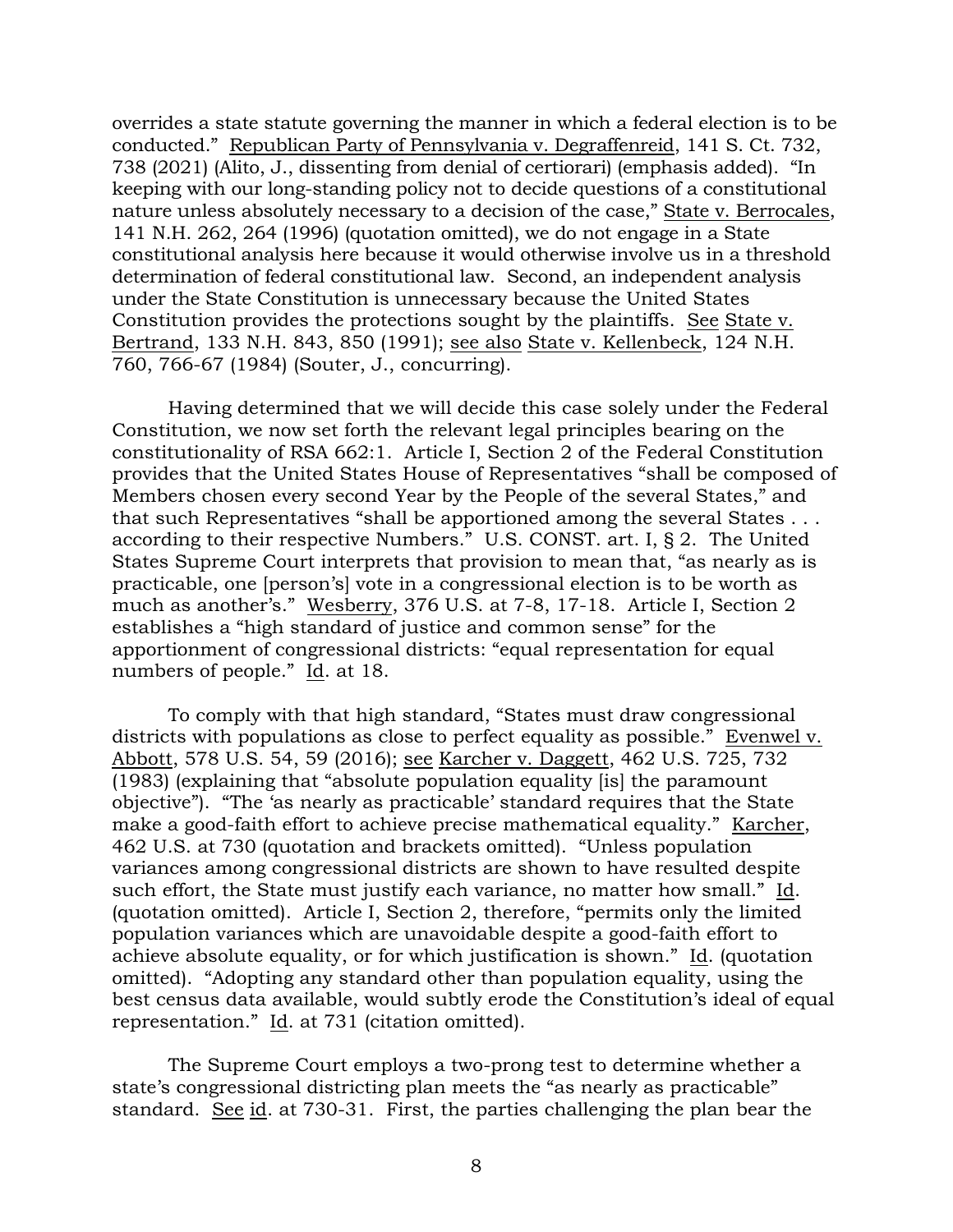burden of proving the existence of population differences which "could practicably be avoided" by "a good-faith effort to achieve equality." Id. at 730- 31, 734. If they do so, the burden shifts to the State to "show with some specificity" that the population differences are "necessary to achieve some legitimate state objective." Id. at 740-41. This burden is a "flexible" one, which "depend[s] on the size of the deviations, the importance of the State's interests, the consistency with which the plan as a whole reflects those interests, and the availability of alternatives that might substantially vindicate those interests yet approximate population more closely." Id. at 741. "By necessity, whether deviations are justified requires case-by-case attention to these factors." Id.

"Any number of consistently applied legislative policies might justify" minor population deviations, including "making districts compact, respecting municipal boundaries, preserving the cores of prior districts, and avoiding contests between incumbent Representatives." Id. at 740. However, there are "no de minimis population variations, which could practicably be avoided, but which nonetheless meet the standard of Art. I, § 2, without justification." Id. at 734; see Tennant v. Jefferson County Comm'n, 567 U.S. 758, 762-65 (2012) (per curiam) (upholding a congressional redistricting plan with a population variance of 0.79% because the state met its burden of demonstrating that the population deviations were necessary to achieve the legitimate objectives of not splitting counties, preserving the core of existing districts, and preventing contests between incumbents); Karcher, 462 U.S. at 732, 744 (striking down a congressional districting plan with population deviations of approximately 0.7% because the plan was not a good-faith effort to achieve population equality using the best available census data and the state's attempts to justify the deviations were not supported by the evidence).

A census must be taken every ten years for the purpose of apportioning the United States House of Representatives. See U.S. CONST. art. I, § 2, cl. 3. Despite the reality that "population counts for particular localities are outdated long before they are completed," because "the census count represents the best population data available, it is the only basis for good-faith attempts to achieve population equality." Karcher, 462 U.S. at 732, 738 (quotation and citation omitted); cf. Abrams v. Johnson, 521 U.S. 74, 100-01 (1997) (rejecting a challenge to a court-ordered congressional redistricting plan mid-way between two decennial censuses).

In this case, the plaintiffs assert that the population shifts which have occurred in New Hampshire since the 2010 census render the current congressional districting statute unconstitutional in violation of the oneperson, one-vote principle. Given that the "current district lines were drawn using decade-old census data," the plaintiffs assert that "any justification for the current district lines that might have existed 10 years ago is obsolete." Thus, they contend, there "is no justification" for the resulting deviation of  $2.6\%$ .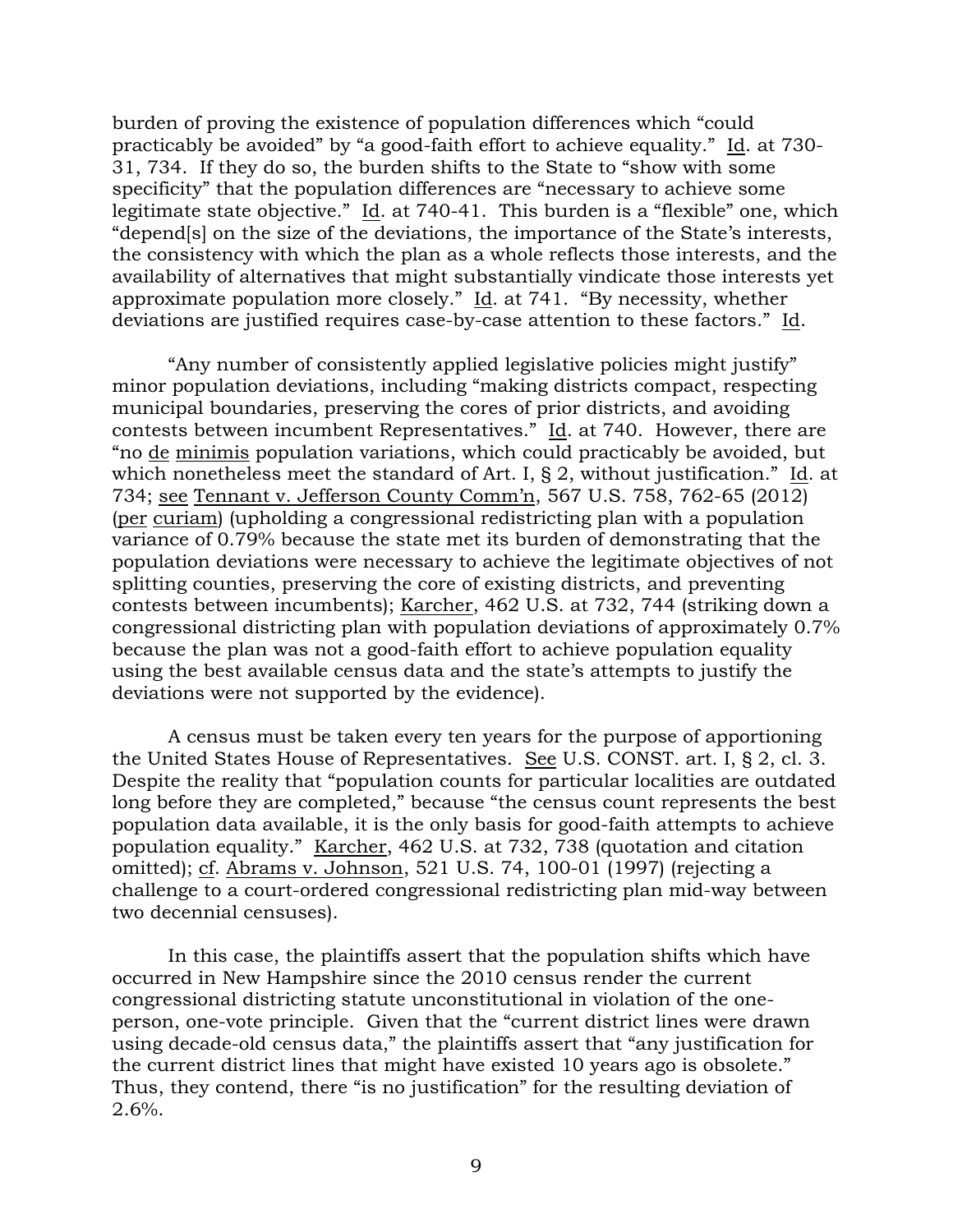The State does not dispute that the current deviation between the districts is 2.6%, and that the deviation equates to 17,945 additional people in the First Congressional District as compared to the Second Congressional District. In addition, the State concedes that it "can identify no precedent holding that a 2.6 percent deviation (in population equality between) districts] . . . is within [the] constitutionally acceptable margin" for a congressional district plan.

Given that the current census-based population deviation reflects a "real difference[] [between] the districts," it is clear that the deviation can be "avoided or significantly reduced with a good-faith effort to achieve population equality" by redistricting the current congressional districts based upon the 2020 census. Karcher, 462 U.S. at 738. Indeed, the State asserts that achieving population equality in this case "would likely require that only a small number of political subdivisions—and perhaps only one—be moved from one congressional district to another."

Nonetheless, the intervenors argue that because, in Below v. Secretary of State, 148 N.H. 1 (2002) (Below I), this court "drew State Senate Districts with a 4.96% deviation," a deviation of 2.6% in this case "is not facially offensive to the doctrine of one [person], one vote." This argument disregards the fundamental differences between the standards that apply to congressional redistricting under Article I, Section 2, and state senate redistricting under the Fourteenth Amendment. "[W]hereas population alone has been the sole criterion of constitutionality in congressional redistricting under Art. I, § 2, broader latitude has been afforded the States under the Equal Protection Clause in state legislative redistricting . . . ." Mahan v. Howell, 410 U.S. 315, 322 (1973); see also White v. Regester, 412 U.S. 755, 763 (1973); Reynolds, 377 U.S. at 579; Voinovich v. Quilter, 507 U.S. 146, 161 (1993). This broader latitude simply does not apply to congressional districts, where "absolute population equality [is] the paramount objective." Karcher, 462 U.S. at 732; Kirkpatrick v. Preisler, 394 U.S. 526, 530-31 (1969). Additionally, to the extent the State asserts that Levitt v. Maynard, 105 N.H. 447 (1964), justifies allowing a 2.6% deviation to stand, the Levitt Court's statement that congressional redistricting is not held to a "strict[er] standard" is no longer correct. Levitt, 105 N.H. at 450; see Karcher, 462 U.S. at 730-32; Kirkpatrick, 394 U.S. at 530-31.

Accordingly, we determine that, under the first prong of the Karcher test, the plaintiffs have met their burden of proving the existence of population differences that "could practicably be avoided." Id. at 734. Therefore, the burden shifts to the State to "show with some specificity" that the population differences are "necessary to achieve some legitimate state objective." Id. at 740-41. Here, the "interest" asserted by the State is that this court should not act too soon, and should give the legislature "every opportunity to complete its federal and state constitutional obligations to legislate a congressional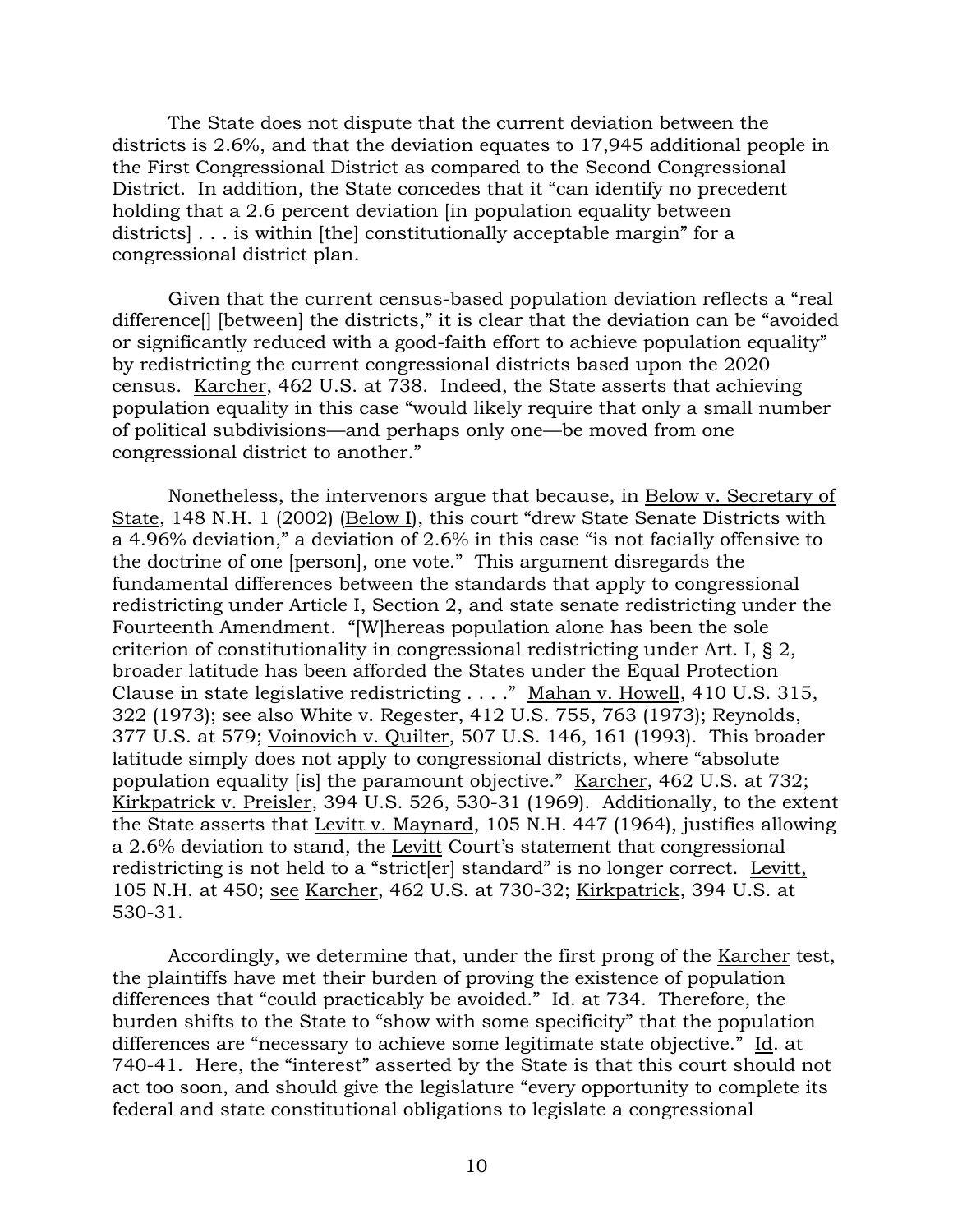reapportionment." Our April 11, 2022 order expressly acknowledges that the legislature continues to have that opportunity and that we "will terminate this proceeding" if a congressional redistricting plan "is validly enacted at any time prior to the close of this case." However, as the Supreme Court has recognized, a constitutional redistricting plan, including one drawn by a state supreme court, must be adopted "within ample time to permit such plan to be utilized in the [upcoming] election," in accordance with the provisions of the state's election laws. Scott v. Germano, 381 U.S. 407, 409 (1965) (per curiam).

Moreover, the State's asserted interest does not answer the question why the 2.6% deviation is necessary to achieve some legitimate state objective. Although the State notes in passing that "the present congressional maps implicate the significant state interests of consistency, compactness, preservation of political subdivision boundaries, conservation of prior district lines, and avoidance of contests between incumbents," it does not assert, nor can it, that the legislature has made a considered judgment in affirmatively deviating in population equality between the districts by 2.6%. Here, there is no legislative purpose to the current population deviation — it is simply the result of population growth and movement within the state between the 2010 and 2020 censuses.

Accordingly, we determine that, under the second prong of the Karcher test, the State has failed to show that the population differences between the existing congressional districts are "necessary to achieve some legitimate state objective." Karcher, 462 U.S. at 740. Thus, we hold that the existing congressional districting statute, RSA 662:1, violates Article I, Section 2 of the United States Constitution.

# C. Remedy

Having determined that the current congressional districting statute is unconstitutional, see RSA 662:1, we address whether this court must establish a new plan if the legislature fails to do so. At the outset, the State argues that the principle that federal courts should not ordinarily enjoin a state's election laws in the days preceding an election "warns against judicial intervention in the present case." According to the State, this principle "delivers a clear directive" that this court "not intervene to alter New Hampshire's congressional maps." The cases cited by the State, however, advise in favor of resolving this case in a timely and efficient manner so as not to disrupt the upcoming election process. See, e.g., Purcell v. Gonzalez, 549 U.S. 1, 4-6 (2006) (per curiam) (vacating an order — issued "just weeks before an election" enjoining operation of Arizona voter identification procedures given "the imminence of the election and the inadequate time to resolve" the "hotly contested" factual disputes in the underlying case; noting that the risk of voter confusion will increase as an election draws closer); Republican Nat. Comm. v. Democratic Nat. Comm., 140 S. Ct. 1205, 1206-07 (2020) (per curiam) (staying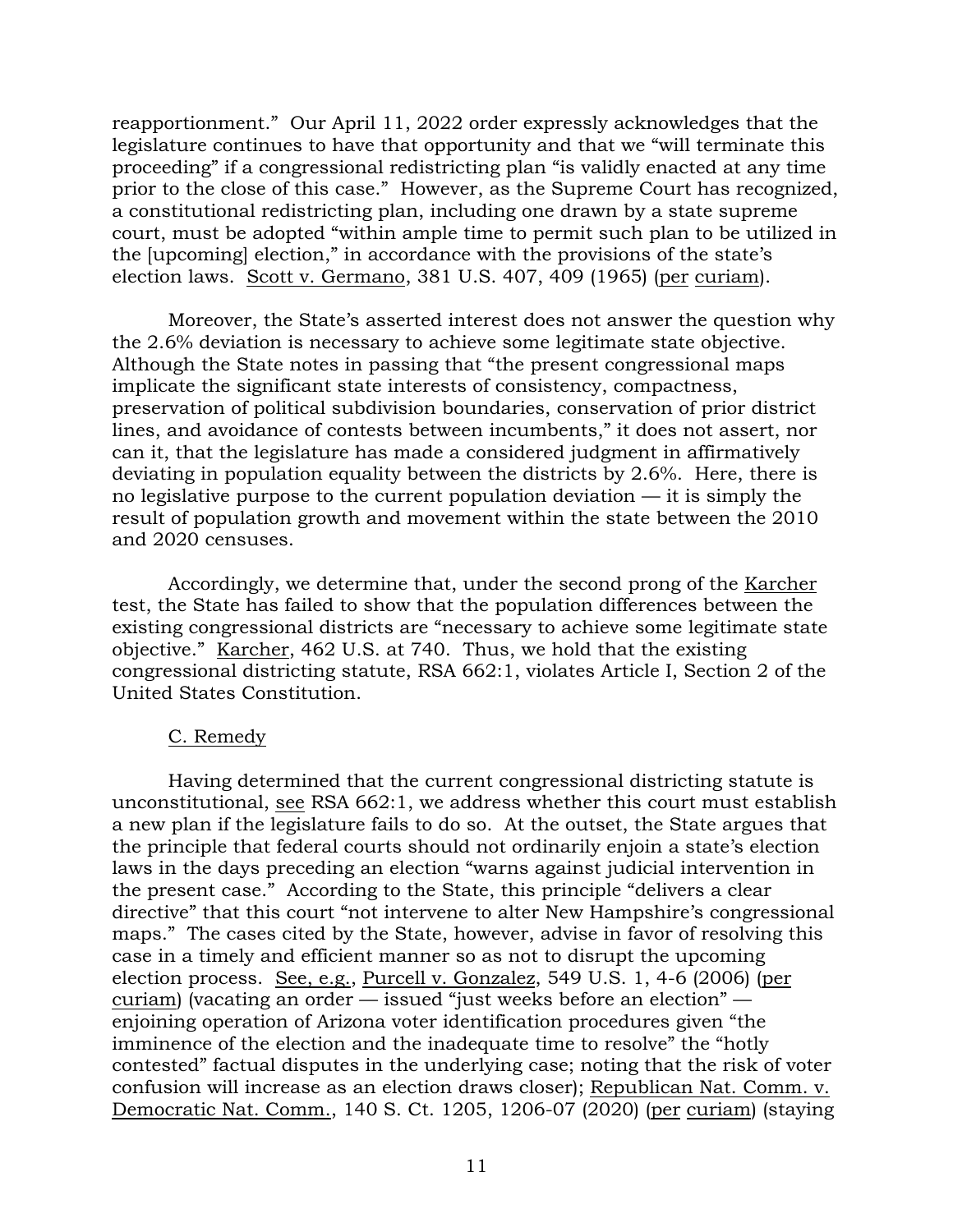a court order, issued five days before the scheduled election, that enjoined state law requiring absentee voters to return their ballots no later than election day).

We reject the State's position that, despite the unconstitutionality of the current congressional districting statute, judicial non-intervention in this case is more important than protecting the voters' fundamental rights under the United States Constitution. See Wesberry, 376 U.S. at 8 (observing that "[i]t would be extraordinary to suggest that" statewide elections ought to proceed despite the fact that the votes of citizens of some parts of a state would "be weighted at two or three times the value of the votes of people living in more populous parts" of the state). It is the duty of the judiciary to protect constitutional rights and, in doing so, "to support the fundamentals on which the Constitution itself rests." Trustees & c. Academy v. Exeter, 90 N.H. 472, 487 (1940); see Howlett, 496 U.S. at 367.

Counsel for the Secretary of State informs the court that any new congressional district plan needs to be in place by June 1, 2022 for the filing period that commences on that date, absent an extension. See RSA 655:14. Given "the necessity for clear guidance to" the State of New Hampshire, Purcell, 549 U.S. at 5, we are "fully prepared to adopt a congressional plan in [a] timely . . . manner" to ensure that the upcoming election proceeds in conformity with law. See Growe, 507 U.S. at 37. Accordingly, we next address what approach we will take in formulating a new district plan.

In the context of state legislative redistricting, we have observed that "[r]eapportionment is primarily a matter of legislative consideration and determination." Below I, 148 N.H. at 5 (quotation omitted); see also Reynolds, 377 U.S. at 586. "'A state legislature is the institution that is by far the best situated to identify and then reconcile traditional state policies within the constitutionally mandated framework of substantial population equality.'" Below I, 148 N.H. at 5 (quoting Connor v. Finch, 431 U.S. 407, 414-15 (1977)). Thus, in Below I, when we undertook the "unwelcome obligation of performing in the legislature's stead" to draw new state senate districts, we observed that we "possess no distinctive mandate to compromise sometimes conflicting state apportionment policies in the people's name," and concluded that, therefore, we must accomplish our task "circumspectly, and in a manner free from any taint of arbitrariness or discrimination." Below I, 148 N.H. at 5, 9 (quotations omitted).

We also noted that, unlike legislatures, courts engaged in redistricting are held to a higher standard of achieving population equality, explaining that "[t]he latitude in court-ordered plans to depart from population equality" is "considerably narrower than that accorded apportionments devised by state legislatures, and the burden of articulating special reasons for following a state policy in the face of substantial population inequalities is correspondingly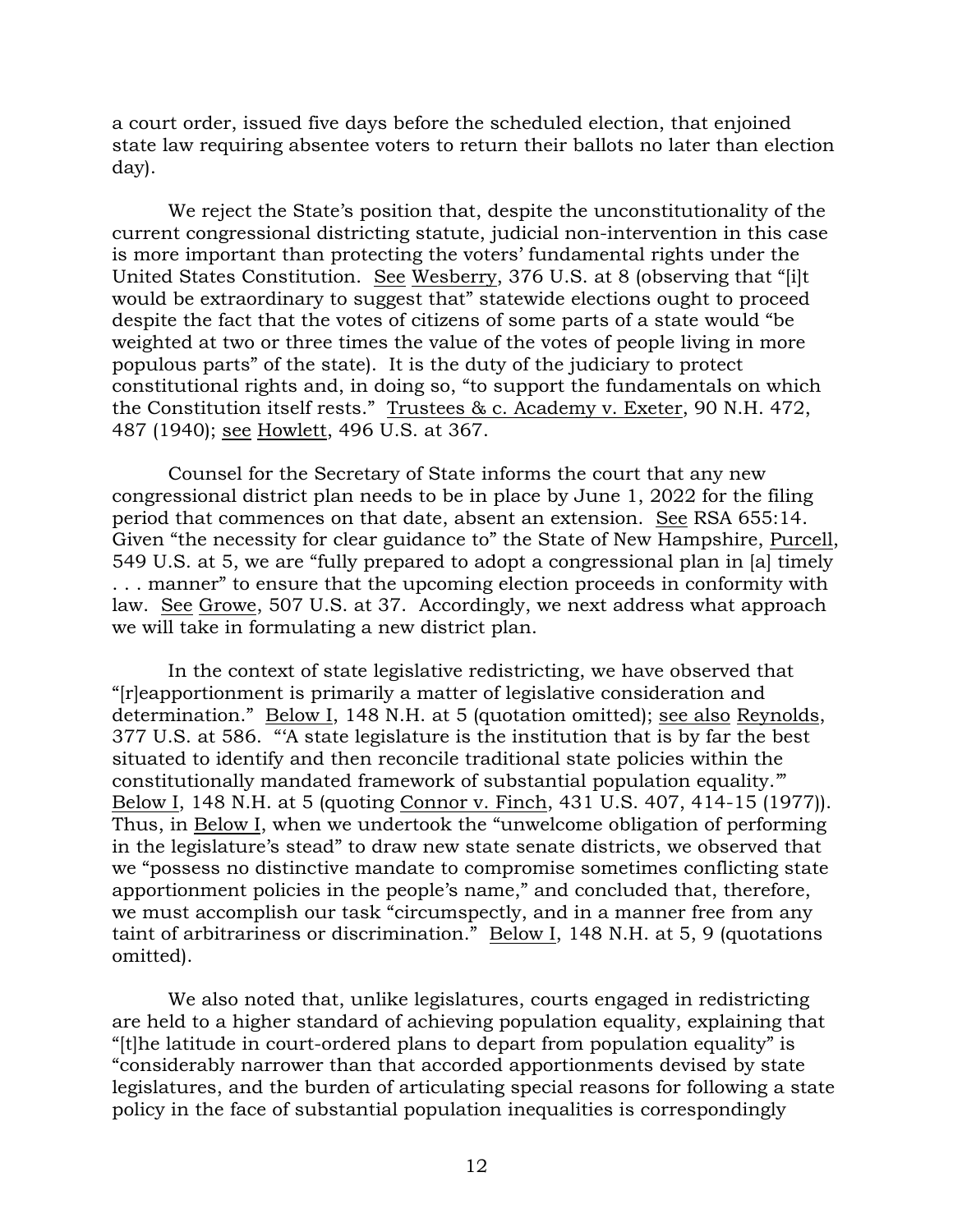higher." Id. at 8 (quotations, ellipses, and brackets omitted); see also Abrams, 521 U.S. at 98 (observing, in the context of congressional redistricting, that "absolute population equality is the paramount objective," that "[c]ourt-ordered districts are held to higher standards of population equality than legislative ones," and that "[a] court-ordered plan should ordinarily achieve the goal of population equality with little more than de minimis variation" (quotations and brackets omitted)).

Accordingly, we expressly adopted the "least change" approach in devising new court-drawn state senate districts, and held that our task was simply to "remedy the constitutional deficiencies in the existing senate districts." Below I, 148 N.H. at 13-14; see also Upham v. Seamon, 456 U.S. 37, 43 (1982) (per curiam) (observing that courts' modifications to redistricting plans "are limited to those necessary to cure any constitutional or statutory defect"). In doing so, we stated that we would be guided primarily by the constitutional principle of one-person, one-vote, and that we would "use as our benchmark the existing senate districts" because the existing district plan was "the last validly enacted plan," "the clearest expression of the legislature's intent," and "the best evidence of State redistricting policy." Id. at 13; see also Colleton County Council v. McConnell, 201 F. Supp. 2d 618, 649 (D.S.C. 2002). Therefore, we sought to ensure, "to the greatest extent practicable, that each senatorial district contain[ed] roughly the same constituents as the last validly enacted plan," and determined that, "to remedy the population deviations in existing districts, it [was] preferable that the core of those districts be maintained, while contiguous populations [be] added or subtracted as necessary to correct the population deviations." Below I, 148 N.H. at 13 (emphasis omitted).

Here, the parties agree that "least change" is the correct approach for this court to apply in devising a congressional redistricting plan. Given that the foregoing principles — describing our limited judicial role in drawing state legislative districts — apply with as much, if not more, force in the context of congressional redistricting, we likewise agree. See Karcher, 462 U.S. at 732-34 (explaining that "the command of Art. I,  $\S$  2, as regards the National Legislature outweighs the local interests that a State may deem relevant in apportioning districts for representatives to state and local legislatures," and that "there are no de minimis population variations, which could practicably be avoided, but which nonetheless meet the standard of Art. I, § 2, without justification"). Accordingly, any congressional redistricting plan that we may adopt will reflect the least change necessary to remedy the constitutional deficiencies in the existing congressional districts.

We note that our decision to apply the "least change" approach is in accord with those of several other jurisdictions that have addressed this question. For example, the Wisconsin Supreme Court recently applied the "least change" approach in devising its own congressional redistricting plan.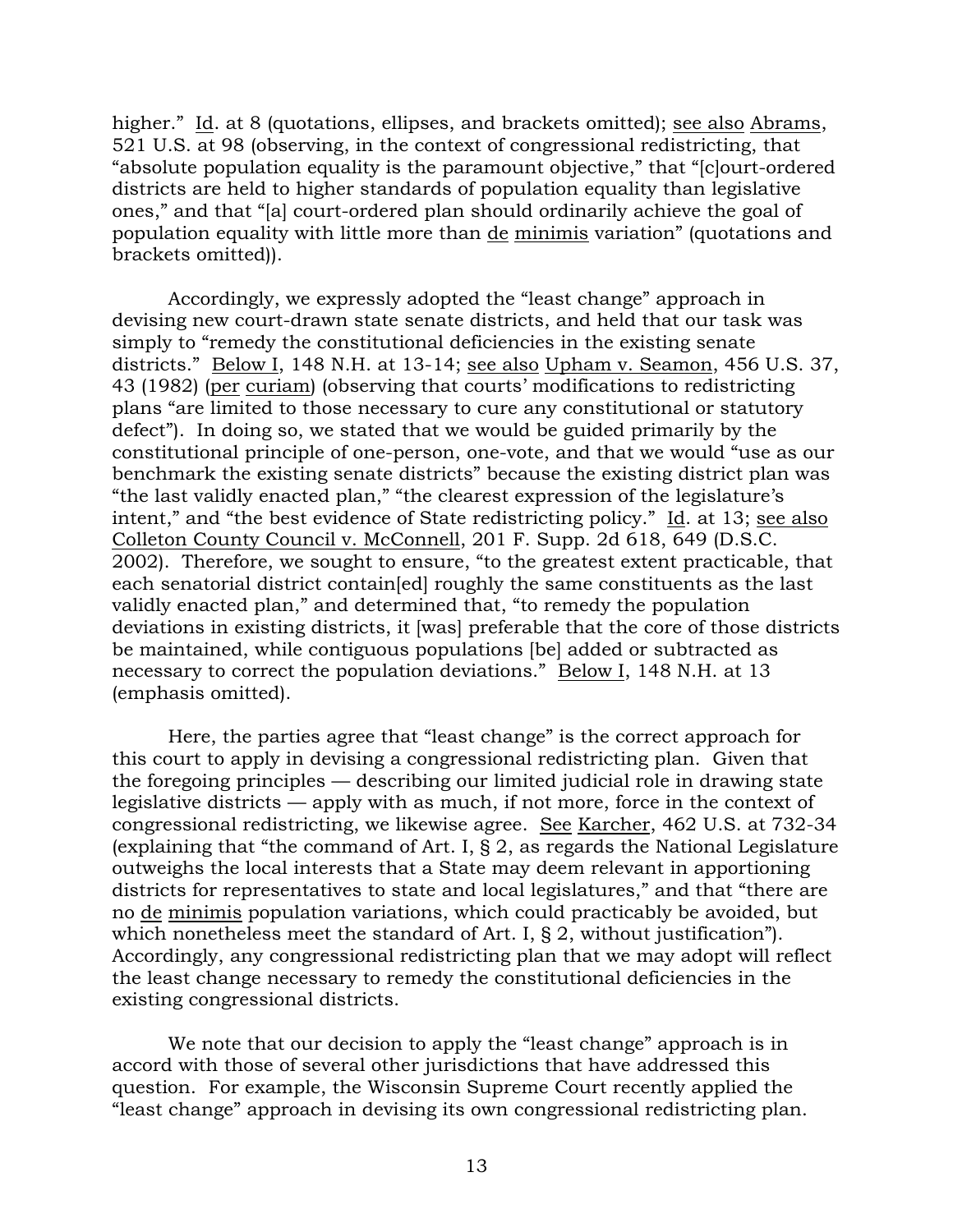See Johnson v. Wisconsin Elections Comm'n, 967 N.W.2d 469, 488-92 (Wis. 2021). The court explained that "[a] least-change approach is nothing more than a convenient way to describe the judiciary's properly limited role in redistricting," and determined that any court-ordered plan "should reflect the least change necessary for the maps to comport with relevant legal requirements." Id. at 490 (quotation omitted). The court observed that the "least change" approach — or "minimum change doctrine" — is "far from a novel idea," has been "applied in numerous cases," and is "general[ly] accept[ed] among reasonable jurists." Id.; see, e.g., Carter, 270 A.3d at 464; In re Reapportionment Comm'n, 268 A.3d at 1185; Hippert, 813 N.W.2d at 397- 98; Alexander, 51 P.3d at 1211-12.

As in Below I, we will be guided primarily by the constitutional principle of one-person, one-vote, and we will use as our benchmark the existing congressional districts because the district plan enacted in 2012 is "the last validly enacted plan," "the clearest expression of the legislature's intent," and "the best evidence of State redistricting policy." Below I, 148 N.H. at 13 (quotation omitted). Further, we will adhere to the "least change" principles that, to the greatest extent practicable, each district should contain roughly the same constituents as the last validly enacted plan, and that it is preferable that the core of the districts be maintained, while contiguous populations are added or subtracted as necessary to correct the population deviations. See id.

Additionally, New Hampshire has historically avoided dividing towns, city wards, or unincorporated places unless they have previously requested to be divided by referendum. See id.; Burling v. Speaker of the House, 148 N.H. 143, 152 (2002); N.H. CONST. pt. II, arts. 9, 11, 11-a, 26 (mandating the application of these policies in the state legislative redistricting context). We discern the same policies in prior legislative enactments governing congressional redistricting. See, e.g., Laws 2012, 18:1 (congressional redistricting following 2010 census); Laws 2002, 32:1 (congressional redistricting following 2000 census); Laws 1992, 15:1 (congressional redistricting following 1990 census). Accordingly, any plan we adopt will reflect such historic redistricting policies to the greatest extent practicable so long as they are consistent with the "least change" approach to achieving congressional districts with populations as close to perfect equality as possible. See Evenwel, 578 U.S. at 59-60; Abrams, 521 U.S. at 98; Karcher, 462 U.S. at 730-33.

Political considerations "have no place in a court-ordered remedial [redistricting] plan." Below I, 148 N.H. at 11; Burling, 148 N.H. at 156; see also Connor, 431 U.S. at 415 (observing that court-drawn redistricting must be "free from any taint of arbitrariness or discrimination" (quotation omitted)). We acknowledge, as the intervenors assert, that any change to the existing congressional districts may have political ramifications. However, that is why "least change" is the best approach for this court to take in devising a congressional redistricting plan that will remedy the existing constitutional